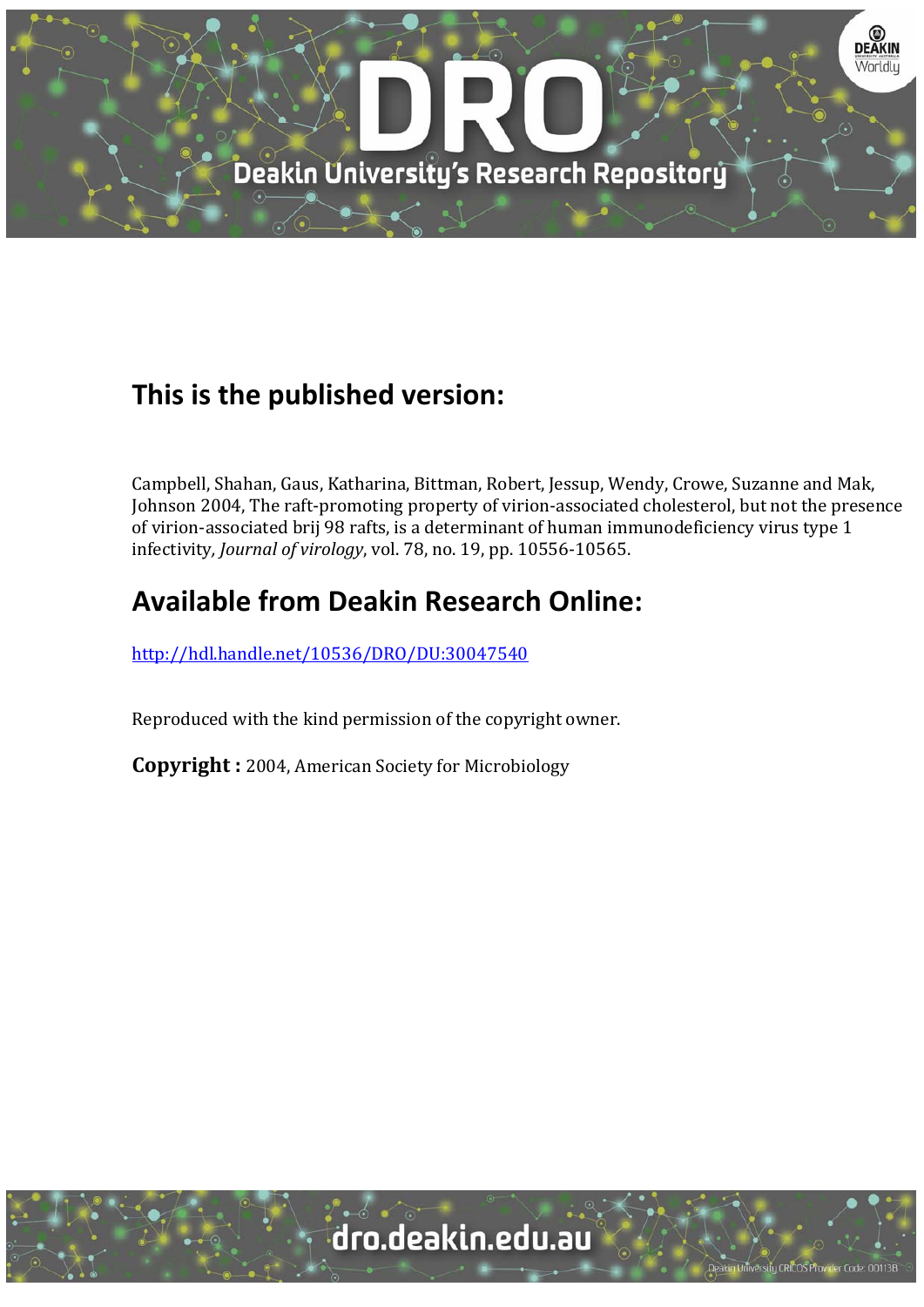## The Raft-Promoting Property of Virion-Associated Cholesterol, but Not the Presence of Virion-Associated Brij 98 Rafts, Is a Determinant of Human Immunodeficiency Virus Type 1 Infectivity

Shahan Campbell,<sup>1,2</sup> Katharina Gaus,<sup>3</sup> Robert Bittman,<sup>4</sup> Wendy Jessup,<sup>3</sup> Suzanne Crowe,  $^{1,5,6}$  and Johnson Mak<sup>1,7\*</sup>

*Macfarlane Burnet Institute for Medical Research and Public Health,*<sup>1</sup> *Department of Medicine, Monash Medical School, Monash University,*<sup>5</sup> *and National Centre for HIV Virology Research,*<sup>6</sup> *Melbourne, and Department of Microbiology and Immunology, University of Melbourne, Parkville,*<sup>2</sup> *Centre for Vascular Research, School of Medical Science, University of New South Wales, Randwick,*<sup>3</sup> *and Department of Biochemistry and Molecular Biology, Monash University,*

*Clayton,*<sup>7</sup> *Australia, and Department of Chemistry and Biochemistry, Queens College,*

*City University of New York, Flushing, New York*<sup>4</sup>

Received 11 March 2004/Accepted 5 June 2004

**Lipid rafts are enriched in cholesterol and sphingomyelin and are isolated on the basis of insolubility in detergents, such as Brij 98 and Triton X-100. Recent work by Holm et al. has shown that rafts insoluble in Brig 98 can be found in human immunodeficiency virus type 1 (HIV-1) virus-like particles, although it is not known whether raft-like structures are present in authentic HIV-1 and it is unclear whether a virion-associated raft-like structure is required for HIV replication. Independently, it was previously reported that virionassociated cholesterol is critical for HIV-1 infectivity, although the specific requirement of virion cholesterol in HIV-1 was not examined. In the present study, we have demonstrated that infectious wild-type HIV-1 contains Brij 98 rafts but only minimal amounts of Triton X-100 rafts. To directly assess the functional requirement of virion-associated rafts and various features of cholesterol on HIV-1 replication, we replaced virion cholesterol with exogenous cholesterol analogues that have demonstrated either raft-promoting or -inhibiting capacity in model membranes. We observed that variable concentrations of exogenous analogues are required to replace a defined amount of virion-associated cholesterol, showing that structurally diverse cholesterol analogues have various affinities toward HIV-1. We found that replacement of 50% of virion cholesterol with these exogenous cholesterol analogues did not eliminate the presence of Brij 98 rafts in HIV-1. However, the infectivity levels of the lipid-modified HIV-1s directly correlate with the raft-promoting capacities of these cholesterol analogues. Our data provide the first direct assessment of virion-associated Brij 98 rafts in retroviral replication and illustrate the importance of the raft-promoting property of virion-associated cholesterol in HIV-1 replication.**

Lipid rafts are ordered plasma membrane (PM) subdomains that have high levels of cholesterol, sphingomyelin, and glycophospholipids compared to the overall membrane (5, 6, 56). Lipid rafts are isolated from the cell on the basis of their cholesterol-dependent insolubility in cold detergent (6, 7, 53), which is a direct consequence of the physical association of sphingomyelin and cholesterol (5, 55, 57). Recently, lipid rafts obtained with different detergents have been shown to vary extensively in their protein and lipid contents (53). Lipid rafts have been implicated as important for the replication of human immunodeficiency virus type 1 (HIV-1) (8, 23, 33, 39, 41, 48, 64). The precise role of lipid rafts in HIV-1 replication is, however, unknown. In particular, it is unclear how virion-associated lipids, such as cholesterol, contribute to HIV-1 infectivity and whether the HIV-1 lipids must be in a raft-like arrangement in the virion. While recent work has shown that rafts insoluble in Brij 98 can be found in HIV-1 virus-like

particles (VLPs) (23), the presence of raft-like structures in wild-type (WT) HIV-1 has not been determined. A number of other enveloped viruses also rely on cholesterol-rich lipid rafts to support their replication (3, 25, 34, 35, 37, 52, 60), and it is unclear whether these different viral pathogens share a similar mechanistic requirement of cholesterol to support their replication.

During HIV-1 assembly, viral proteins are transported from the cytoplasm to the PM for budding. The translocation of membrane-associated HIV-1 Gag complexes to membrane rafts is thought to be driven by the multimerization of Gag via its interacting domains (33, 41). These membrane raft structures exhibit properties that are distinct from those of classical rafts (13, 33), and the term "barges" was coined to reflect their altered flotation properties during raft isolation (33). The notable lack of raft markers and the detergent insolubility after cholesterol removal reinforce the notion that these Gag complexes are distinct from classical Triton X-100 (Triton) rafts (13). In contrast to Gag, the viral envelope proteins (Env) are directly targeted to PM lipid rafts by palmitoylation of the cytoplasmic domain of Env (48). The difference between the route of raft association of Env and that of Gag may play a

<sup>\*</sup> Corresponding author. Mailing address: Macfarlane Burnet Institute for Medical Research and Public Health, Cnr Punt and Commercial Roads, Melbourne 3004, Victoria, Australia. Phone: 61 (3) 9282 2217. Fax: 61 (3) 9282 2142. E-mail: mak@burnet.edu.au.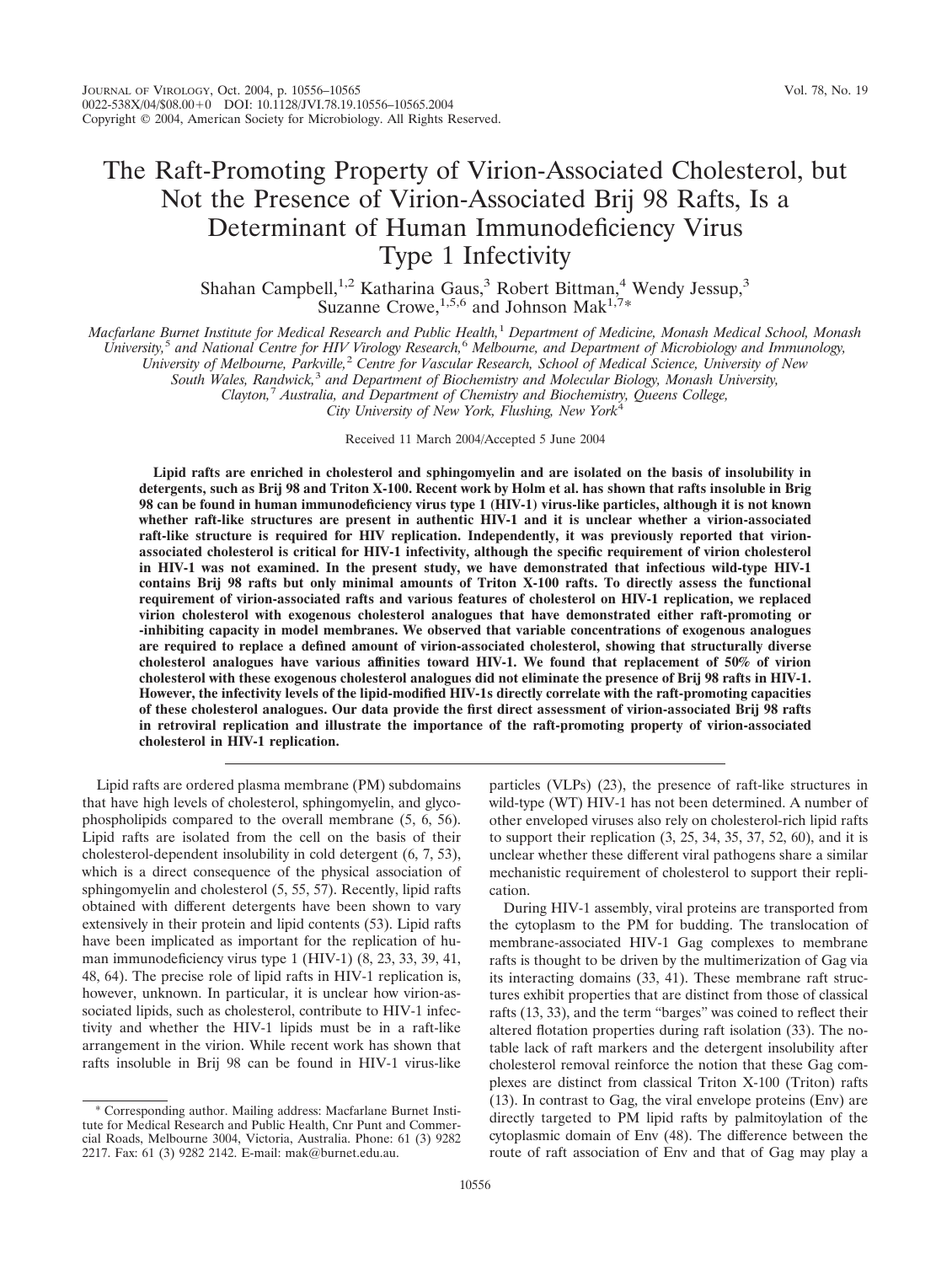subtle role in virion assembly and release from specific PM raft environments, although Gag is known to associate efficiently with rafts (13, 23, 33, 41) and undergo viral budding in the absence of Env expression (18, 24).

As WT HIV-1 buds from an infected cell, it incorporates host cell raft molecules (such as Thy-1, GM1, CD14, CD48, CD55, and CD59) (39, 42) yet excludes the nonraft membrane protein CD45 (39), supporting the notion that HIV-1 particles are released from lipid rafts. The HIV-1 lipid envelope becomes enriched in cholesterol and sphingomyelin (2), a phenomenon that is most probably attributable to the high concentrations of these lipids in rafts (6, 56). The enrichment of cholesterol and incorporation of raft proteins into HIV-1, while highly suggestive, does not prove that a Brij 98 raft-like lipid arrangement is present in the HIV-1 envelope, nor whether such a structure is required for the subsequent infection of target cells. Like HIV-1, fowl plague virus (FPV), vesicular stomatitis virus, and Semliki Forest virus are enveloped viruses with cholesterol-enriched viral membranes (30, 36, 47, 51). In comparison with the virion membranes of vesicular stomatitis virus and Semliki Forest virus, which do not contain Triton rafts, cholesterol within the viral envelope of FPV is strongly associated with the virion particle, and the FPV envelope contains Triton raft-like structures (51).

During HIV-1 entry, gp120 Env binds CD4 and undergoes a conformational change that promotes the binding of gp120 Env to cell surface coreceptors (29). In the event of fusion between HIV-1 and the target cell membrane, the pretransmembrane region of gp41 Env protein is thought to aggregate on the virion surface and expose a fusion-active peptide domain, which facilitates virion entry into the target cell (4). The conformational rearrangement of the viral fusion peptide draws the viral and cellular lipid bilayers into close proximity and leads to the formation of the hemifusion stalk and the eventual creation of the fusion pore (10, 14). It is conceivable that virion-associated lipid may play an active role in the rearrangement of the viral envelope proteins to facilitate virion fusion.

In assessing the functional role of virion-associated Brij 98 rafts and structural features of cholesterol on HIV-1 replication, we replaced virion-associated cholesterol with exogenous cholesterol analogues that have demonstrated raft-promoting or -inhibiting properties and measured the resultant virion particle density and viral infectivity. We found that replacement of virion-associated cholesterol with these exogenous cholesterol analogues did not eliminate the presence of Brij 98 raft-like structures in HIV-1. However, we show that HIV-1 infection directly correlates with the raft-promoting capacity of the sterol analogues. Our findings highlight the importance of the HIV-1 lipid composition for viral infectivity and suggest that the raft-promoting property of virion-associated cholesterol is an important contributor to viral function.

#### **MATERIALS AND METHODS**

**Virus production.** WT HIV-1 particles were produced via calcium phosphate transfection of 293T cells as previously described (9, 22, 54). Cells were maintained in Dulbecco's modified Eagle's medium (Gibco/BRL, Gaithersburg, Md.) containing 10% heat-inactivated fetal calf serum (P.A. Biologicals Co., Melbourne, Australia), 100 U of penicillin/ml, and 100 μg of streptomycin/ml. Cells were transfected with 10  $\mu$ g of HIV-1 proviral DNA (pNL-4.3) (1) or 10  $\mu$ g of

HIV-1 luciferase reporter proviral DNA pNL4-3.Luc.R-E- (11) (obtained from the AIDS Reagent Program, National Institute of Allergy and Infectious Diseases, National Institutes of Health, from N. Landau) and  $5 \mu$ g of the HIV-1 envelope, Vpr and Nef expression vector pNLA1 (gift of D. Purcell, University of Melbourne), as previously described (9).

**Methyl--cyclodextrin (CD) treatment of HIV-1.** Viral particles were purified from the supernatant and concentrated by ultracentrifugation through 20% sucrose, by using an L-90 ultracentrifuge (SW28 rotor; Beckman, Fullerton, Calif.) at  $93,000 \times g$  for 1 h at 4°C. Virus pellets were eluted in phosphatebuffered saline (PBS). CD preferentially removes cholesterol over phospholipids (28). Concentrated virus was treated with 0.5 mM CD (Sigma, St. Louis, Mo.) in PBS at 37°C for 1 h to remove cholesterol from the HIV-1 lipid envelope as previously described (9).

**Cholesterol and cholesterol analogue replenishment of CD-treated HIV-1.** 4-Cholestenone (4-cholesten-3-one), cholesterol (cholest-5-en-3 $\beta$ -ol), coprostanol (5β-cholestan-3β-ol), 7-dehydrocholesterol (5,7-cholestadien-3β-ol), and dihydrocholesterol (5α-cholestan-3β-ol) were obtained from Sigma. 3-Epicholesterol was obtained from Steraloids (Newport, R.I.). The exchange of virionassociated cholesterol with exogenous cholesterol requires the initial removal of cholesterol from the HIV-1 particle by CD and the subsequent replenishment of the cholesterol-depleted virus with exogenous cholesterol or cholesterol analogues. Briefly, 1.3 μg of p24 capsid (CA) equivalent concentrated virus was treated with 0.5 mM CD for 1 h at 37°C. This step was followed by the addition of a 12, 25, 50, or 100  $\mu$ M concentration of exogenous cholesterol or cholesterol analogue to the CD and virus suspension in a total volume of  $400 \mu$  I for another 1 h of incubation at 37°C. As all exogenous sterols were first dissolved in ethanol and subsequently introduced to CD-treated HIV-1, the same amounts of ethanol were added to the mock- and CD-treated HIV-1 without sterol replenishment as the control.

**Sucrose equilibrium density gradient analysis.** To examine alterations to the viral particle buoyant density induced by lipid modification of the virus structure, we employed 30 to 55% sucrose (Gibco/BRL) density gradients prepared in 2.5% increments as previously described (9). Untreated, CD-treated, and cholesterol analogue-replenished HIV-1 preparations were layered onto separate gradients and centrifuged for 16 h at  $87,000 \times g$  (SW41 rotor; L-90 ultracentrifuge; Beckman). Fractions were collected from the top of the gradient and analyzed for reverse transcriptase (RT) activity and density as previously described (9).

**Infectivity assay.** To ensure the removal of free CD and CD-sterol complexes, the peak virus-containing fractions (by RT activity) were pooled from sucrose density gradients, diluted with PBS and repelleted through a 20% sucrose cushion at  $93,000 \times g$  for 1 h at 4°C. After eluting the virion pellet in 100  $\mu$ l of PBS, equivalent p24 CA amounts, determined by an HIV-1 antigen (p24 CA) Micro-ELISA assay (Vironostika; Organon Teknika, Boxtel, The Netherlands), of untreated and cholesterol-depleted (and sterol-replenished) HIV-1 were used to infect MT2 cells as previously described (9). The success of infection was determined by the level of luciferase activity in the MT2 cells by using a Luciferase Assay System (Promega, Madison, Wis.). The impact of CD treatment and replenishment by cholesterol or cholesterol analogues on HIV-1 infectivity is represented as a percentage (mean  $\pm$  standard error [SE] for duplicate samples) of untreated controls. The significance of the result was assessed by using Student's *t* test (two-sample unequal variance; two-tailed).

**OptiPrep gradient purification.** OptiPrep velocity gradient ultracentrifugation was used to separate virion particles from soluble viral proteins, cell membranederived lipid microvesicles, and other cell debris that may interfere with subsequent analysis. OptiPrep (60% [wt/vol] iodixanol; Sigma) gradients were prepared in PBS in 1.2% increments of 6 to 18% iodixanol as previously described (9, 12). The peak virus-containing fractions were pooled, diluted in PBS, and repelleted through a 20% sucrose cushion for 1 h at 4°C at 93,000  $\times$  g to reconcentrate the viral particles.

**Lipid analysis of virus replenished with sterol analogues.** The introduction of exogenous cholesterol and cholesterol analogues into CD-treated HIV-1 also was assessed by qualitative lipid analysis using high-performance liquid chromatography (HPLC). Virus purified on OptiPrep gradients was gently resuspended in 1 ml of PBS containing antioxidants  $(33.3 \mu M)$  butylated hydroxytoluene and 33.3 mM EDTA). Sterols were extracted with 2.5 ml of methanol and 5 ml of hexane (16, 17). The solvent for the hexane phase was evaporated, and the sample was added to 200  $\mu$ l of the mobile phase (44% acetonitrile, 54% 2-propanol, 2% water). For HPLC analysis of cholesterol and epicholesterol or 4-cholestenone, we used the mobile phase containing 97.5% *n*-hexane and 2.5% 2-propanol, while cholesterol and 7-dehydrocholesterol were better separated when 0.5% acetonitrile was added. These compounds were detected at 210 nm. Cholesterol and coprostanol or dihydrocholesterol were also separated with a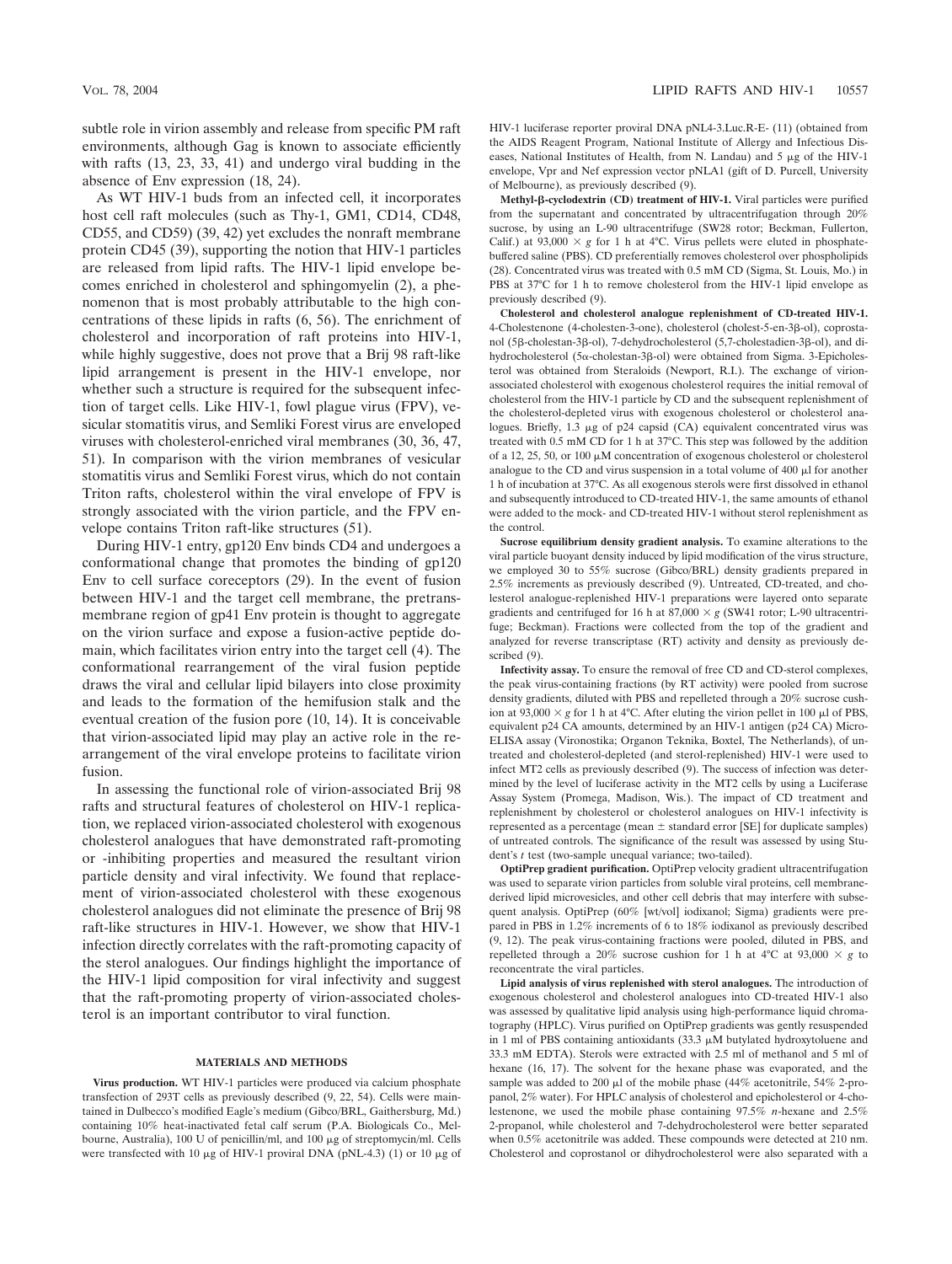mobile phase of 97.5% *n*-hexane and 2.5% 2-propanol, but an evaporative light scattering detector was used for detection. Peak area was used for quantification and was compared to known quantities of cholesterol or cholesterol analogues.

**Flotation experiments.** WT HIV-1, CD-treated HIV-1, and HIV-1 particles replenished with 7-dehydrocholesterol, dihydrocholesterol, coprostanol, or 4-cholestenone were purified on an OptiPrep gradient and gently resuspended in 1 ml of cold raft lysis buffer (containing either 0.5% Triton [for WT HIV-1 and 293T cells only] or 0.5% Brij 98 and 1 mM EDTA, 1 mM sodium orthovanadate,  $1 \text{ mM phenylmethylsulfonyl fluoride}, 10 \mu g of aprotinin/ml, 150 \mu M sodium$ chloride, and 25 mM MES [4-morpholineethanesulfonic acid; pH 6.5]). The Triton viral lysates were incubated on ice for 30 min, whereas the Brij 98 viral lysates were incubated at 37°C for 5 min. Simultaneously, 10<sup>7</sup> uninfected 293T cells were washed twice in PBS and resuspended in 1 ml of raft lysis buffer. 293T cells were subjected to flotation analysis to ensure that our experimental conditions were capable of producing detergent-resistant lipid rafts from normal cell membranes. The virion lysate and the control cell lysate were then subjected to 10 strokes in a Dounce homogenizer. The homogenates were adjusted to 45% sucrose by the addition of 1 ml of 90% sucrose in MES-buffered saline (25 mM MES, 150 mM NaCl) and placed at the bottom of a 12-ml SW41 ultracentrifuge tube. A gradient was formed above the lysate by layering 2 ml (each) of 35, 30, 25, and 5% sucrose in MES-buffered saline. After ultracentrifugation at 150,000  $\times g$  for 16 h at 4°C (SW41 rotor; L-90 ultracentrifuge; Beckman), 10 1-ml fractions were collected from the top of the gradient. Proteins in the gradient fractions were precipitated with 10% trichloroacetic acid and analyzed by sodium dodecyl sulfate-polyacrylamide gel electrophoresis (SDS-PAGE) followed by immunoblotting for gp41 Env in the virion gradient fractions and for caveolin protein (an integral raft marker) (15, 31) in the WT virion gradient fractions and the 293T cell gradient fractions.

**Immunoblotting.** Equal volumes of WT HIV-1 flotation gradient fraction samples were subjected to immunoblotting for gp41 Env to detect flotation of lipid raft-like membranes to regions of lower buoyancy in the gradient and for p24 CA to monitor the fractionation of nonraft proteins as previously described (9). To determine if gp120 Env protein levels were unchanged by lipid modification of the viral particle, virion lysates were standardized for p24 CA content and then analyzed for gp120 Env content as previously described (9). Membranes of the 293T cell control flotation gradient samples and WT HIV-1 Brij 98 raft gradient fraction samples were probed overnight at 4°C with anti-caveolin polyclonal antibodies (raised in rabbit; Transduction Laboratories), followed by secondary antibody conjugated to horseradish peroxidase. Specific proteins were visualized by enhanced chemiluminescence according to manufacturer's instructions (Amersham Pharmacia Biotech; Little Chalfont, Buckinghamshire, England).

### **RESULTS**

Triton rafts have been implicated in the assembly and budding processes of various enveloped viruses, including HIV-1 (33, 39, 41, 44, 48, 60, 63). However, the presence of a raft within the infectious HIV-1 viral membrane has not been demonstrated. With Env-deficient HIV-1 VLPs, Holm et al. have detected Brij 98 rafts, but not Triton rafts (23), suggesting that a Brij 98 raft-like structure may be found in infectious HIV-1.

**WT HIV-1 particles contain Brij 98 lipid rafts.** WT HIV-1 particles purified via an OptiPrep gradient were subjected to lipid raft isolation (see Materials and Methods). OptiPrep gradient purification removes contaminating microvesicles (lipid micelles derived from the virus-producing cell membrane) that may interfere with the interpretation of results (12). To ensure that the lipid raft isolation gradient was floating raft membranes, Triton-treated 293T cells were subjected to the flotation analysis and probed for caveolin (a resident raft protein) in the gradient fractions (15, 31). Fractions 3 and 4 have most of the caveolin-containing floating material (Fig. 1, lanes 3 and 4), indicating the lipid raft region of the gradient being used. Purified HIV-1 particles were treated with the detergent Brij 98 or Triton, and flotation gradient analysis was performed. We found that WT HIV-1 particles package raft-associated



FIG. 1. WT HIV-1 particles were analyzed for lipid raft-like domains. WT HIV-1 particles purified on OptiPrep gradients were treated with 0.5% Brij 98 or Triton detergent and subjected to sucrose flotation gradient analysis (see Materials and Methods). Fractions 1 to 10 (lanes 1 to 10) were taken from the top of the gradient. 293T cells were used as the positive control for successful Triton raft isolation, with caveolin-containing raft membranes floating to fractions 3 and 4  $(n = 5)$ . Viral proteins were precipitated from each fraction and analyzed by SDS-PAGE and immunoblotting for raft-resident caveolin protein and p24 (in the Brij 98 raft gradient) and for viral gp41 envelope proteins (in both the Brij 98 and Triton raft gradients). Data are representative of the results of two experiments.

caveolin, and that  $\sim$  44% of the total virion-associated caveolin floated to the raft region of the gradient following treatment of WT HIV-1 with 0.5% Brij 98 (Fig. 1, lanes 2 to 4). As the HIV-1 transmembrane protein gp41 Env is anchored to the lipid bilayer of the virion, we used gp41 Env as the virion membrane marker. We found that  $\sim 15\%$  of the total virion gp41 Env floated to the raft region of the gradient (Fig. 1, lanes 2 to 4) when purified HIV-1 was treated with 0.5% Brij 98. In contrast, less than 6% of the total virion gp41 Env can be detected in the raft fractions when purified HIV-1 was treated with  $0.5\%$  Triton (Fig. 1, lanes 2 to 4). These data demonstrate the presence of a detergent-resistant structure in the HIV-1 membrane, which is more resistant to Brij 98 than Triton. The exclusive presence of p24 CA in the soluble fractions indicates that the virion particle was fully solubilized by the Brij 98 detergent.

Since the use of detergents as a method for the characterization of lipid raft formation is indirect and may be subject to artifacts (53) and also does not reveal the functional requirement of Brij 98 rafts in virion particles, we pursued a complementary approach by using our cholesterol replacement system to assess whether sterols that disrupt or promote lipid raft formation contribute to HIV-1 replication. Using a model membrane system, Xu and London have observed that 4-cholestenone and coprostanol inhibit the formation of lipid raftlike structures (62), while cholesterol, 7-dehydrocholesterol, dihydrocholesterol, and, to a lesser extent, epicholesterol support the formation of these structures (61, 62). It was previously proposed that the incorporation of lipid raft-disrupting sterol analogues into the HIV-1 particle decreases viral infectivity, while lipid raft-promoting analogues support viral infectivity (9). The replacement of virion cholesterol in CD-treated HIV-1 with exogenous cholesterol restores viral infectivity and buoyant particle density to that of WT HIV-1 (9). For this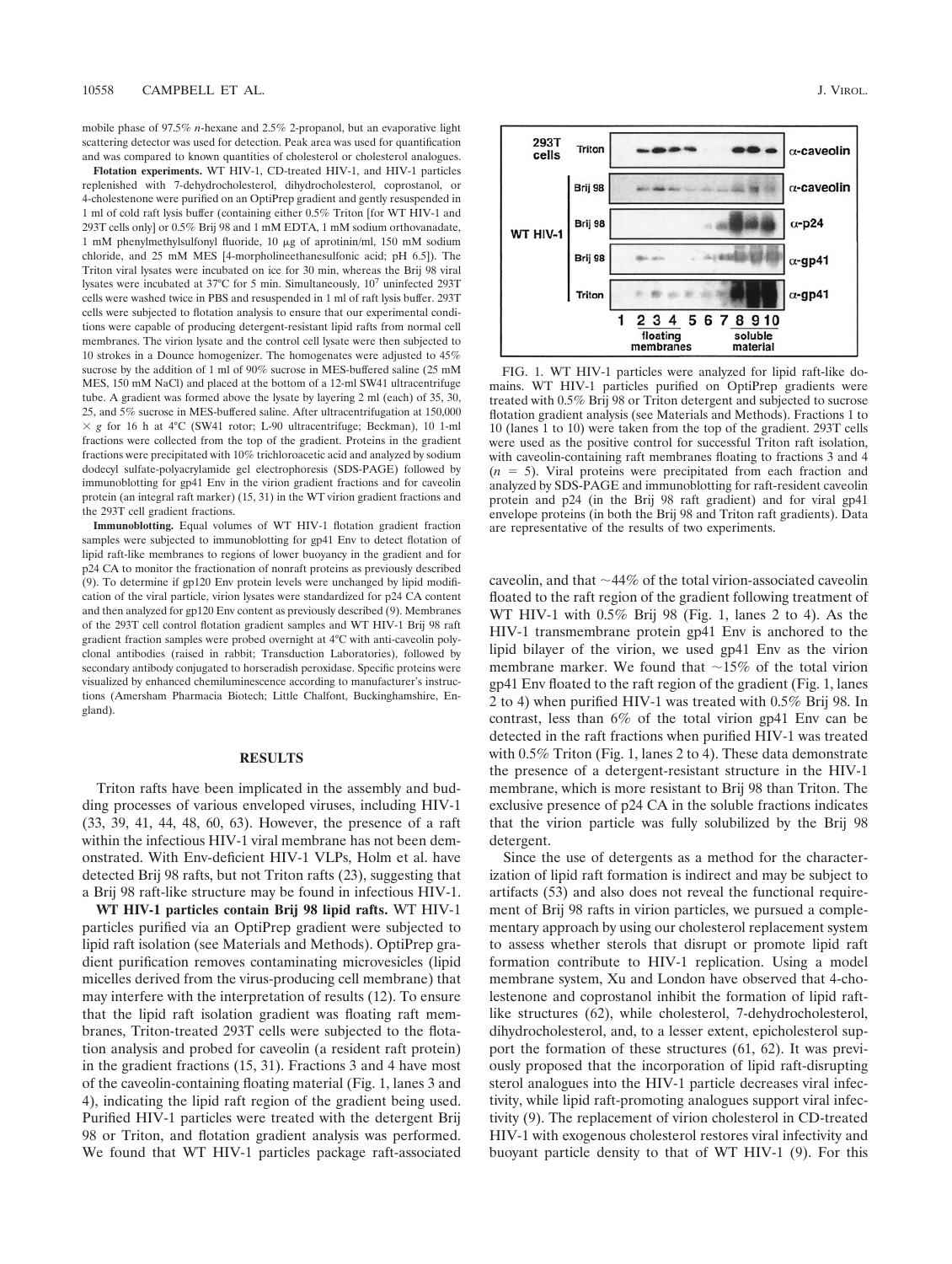

FIG. 2. Structures of sterols used in the present report. Variation in the 3 $\beta$ -hydroxyl group (A) or A,B ring structure (B) of cholesterol is shown. Conventional numerical labeling of the carbon atoms and alphabetical labeling of the four rings are indicated for cholesterol.

study, we used buoyant density (1.149 g/ml) as an indirect marker to monitor the restoration of WT HIV-1 structure after sterol analogue replacement.

**Cholesterol analogues with modifications in the fused A,B rings are readily incorporated into CD-modified HIV-1.** The density gradient sedimentation profiles of CD-treated HIV-1 containing various cholesterol analogues were compared. The sterol analogues used in this study have modifications in either the  $3\beta$ -hydroxyl group or the fused A,B ring structure (Fig. 2). At least four different concentrations  $(12, 25, 50, \text{ and } 100 \mu\text{M})$ of exogenous sterol analogue were used during the replenishment of CD-treated virions. With a 100  $\mu$ M concentration of exogenous analogue supplied to CD-treated HIV-1, the buoyant density of the CD-treated HIV-1 was either restored to or fell below the WT level (Fig. 3). The  $3\beta$ -hydroxyl group of analogue-replenished particles supplied with a 100  $\mu$ M concentration of exogenous analogue shifted the buoyant density of the CD-treated HIV-1 to within the WT level (Fig. 3B and C), whereas the fused A,B ring analogues supplied with exogenous analogue at the same concentration shifted the buoyant densities of the replenished CD-treated particles to well below that of WT HIV-1 (Fig. 3D to F). It was previously shown that the buoyant densities of lipid-modified HIV-1 shift below that of the WT when excess exogenous cholesterol was supplied to CD-treated HIV-1 (Fig. 3A) (9). These data suggest that the assorted cholesterol analogues used in this study (Fig. 2) exhibit different affinities toward the CD-treated virion particle.

CD-treated virion particles containing exogenous cholesterol analogues and displaying WT virion buoyant density were chosen to directly compare the impact of different features of cholesterol on HIV-1 function. Epicholesterol  $(25 \mu M)$ , 4-cholestenone (50  $\mu$ M), 7-dehydrocholesterol (25  $\mu$ M), dihydrocholesterol (12  $\mu$ M), and coprostanol (12  $\mu$ M) were used to restore the buoyant density of CD-treated HIV-1 to the WT level, and these are denoted as "low " sterol concentrations as shown in Fig. 3. The incorporation of exogenous cholesterol analogues into CD-treated HIV-1 particles was independently confirmed by HPLC analysis of the sterol contents of the particles (Table 1). We found that all CD-treated HIV-1 that was incubated with the low concentrations of sterols contained exogenously supplied analogue, which represents roughly 50% of the total virion sterol content.

**Brij 98 rafts are present in CD-treated HIV-1 replenished with raft-promoting and -inhibiting sterol analogues.** To determine the effect of replacing HIV-1 virion cholesterol with  $\sim$ 50% sterol analogue (Table 1) on the presence of detergentinsoluble membrane structures in the viral envelope, we subjected lipid-modified particles purified on OptiPrep gradients to treatment with 0.5% Brij 98 followed by lipid raft isolation (see Materials and Methods). We found that Brij 98 rafts, as indicated by the proportion of gp41 Env detected in the raft region as a percentage of the total gp41 Env loaded on the gradient, were present in each of the sterol replenishment conditions tested and in CD-treated HIV-1 (Fig. 4), indicating that cholesterol-depleted virions maintain Brij 98 resistance. In comparison to the untreated WT HIV-1, in which  $\sim$ 15% of the total gp41 Env forms Brij 98 raft membranes (Fig. 1), the replacement of  $\sim 50\%$  of virion-associated cholesterol with raft-promoting sterol analogues 7-dehydrocholesterol and dihydrocholesterol results in Brij 98 raft formation in  $\sim$ 27% and  $\sim$ 26% of the total gp41 Env, respectively. This finding suggests that these raft-promoting analogues have a stronger association with Brij 98 rafts in the virion lipid membrane than native cholesterol molecules, consistent with the higher affinity of these analogues toward CD-treated HIV-1. In comparison, replacement of  $~50\%$  of virion cholesterol with the raft-disrupting sterol analogues 4-cholestenone and coprostanol produced Brij 98 rafts in  $\sim 18\%$  of the total gp41 Env in both cases. Compared to the  $\sim$ 26 to 27% level of Brij 98 rafts produced by the raft-promoting analogues, the  $\sim$ 18% level of Brij 98 rafts present within the particles replenished with raftdisrupting analogues is in agreement with the respective raftpromoting and -disrupting properties of these analogues in model membranes.

It is important to note that the percentage of gp41 Env protein in the Brij 98 rafts of WT HIV-1 virions  $(\sim 15\%)$  (Fig.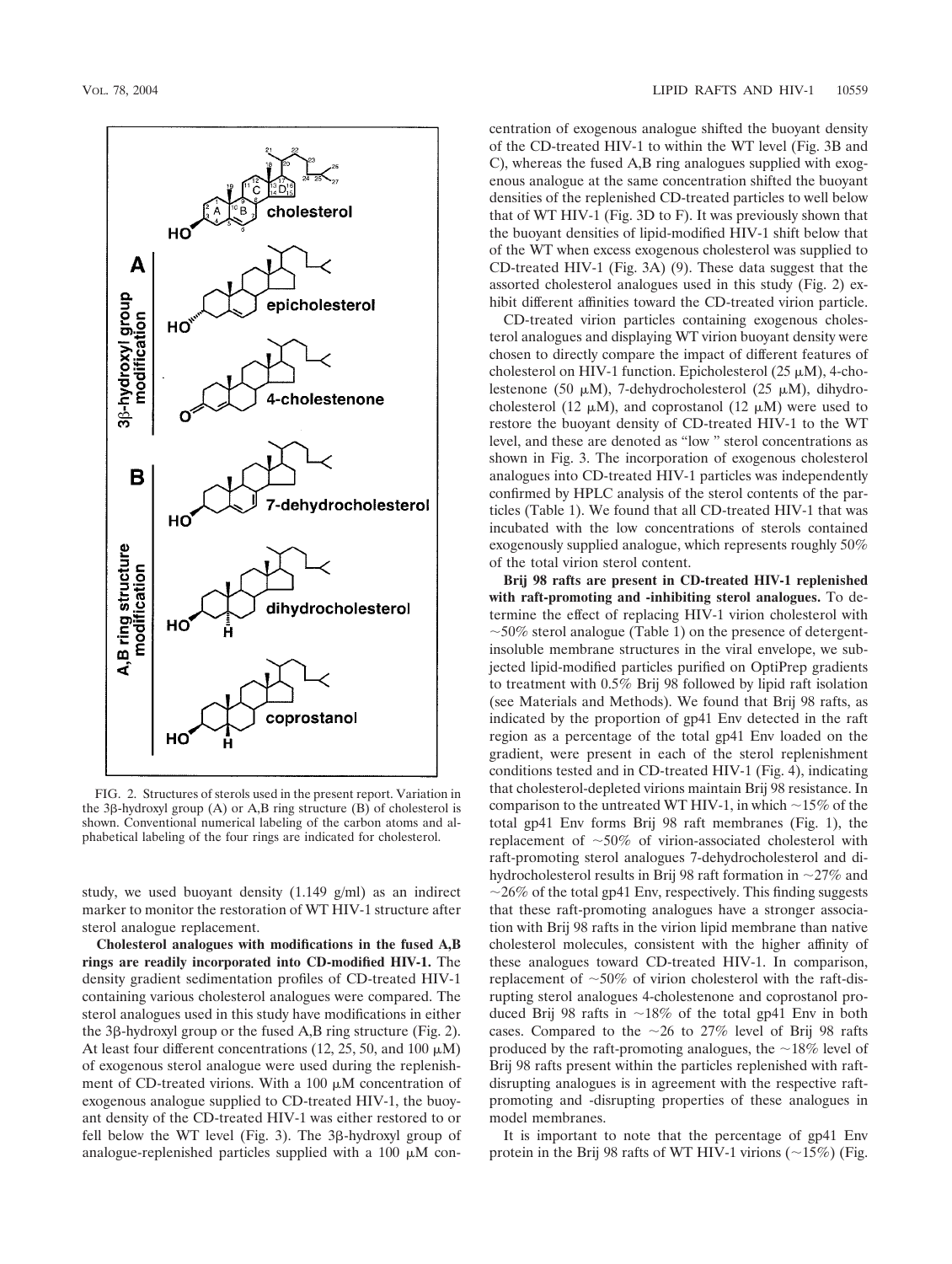

FIG. 3. Density gradient profiles of lipid-modified HIV-1 where exogenous cholesterol or analogues with modification in the 3β-hydroxyl group (A to C) or with alterations in the A,B ring structure (D to F) were used. WT HIV-1 was mock-treated, CD-treated (0.5 mM), or CD-treated and incubated with exogenous cholesterol, epicholesterol, or 4-cholestenone. RT activity was detected in density gradients (A to C) of untreated  $(\Box)$ , CD-treated (O), and CD-treated HIV-1 that had subsequently been replenished with a low concentration ( $\Delta$ ) or a 100  $\mu$ M concentration ( $\nabla$ ) of exogenous sterol. CD-treated HIV-1 was replenished with low concentrations of exogenous sterols as follows: 25  $\mu$ M cholesterol (A), 25  $\mu$ M epicholesterol (B), 50  $\mu$ M 4-cholestenone (C), 25  $\mu$ M 7-dehydrocholesterol (D), 12  $\mu$ M dihydrocholesterol (E), and 12  $\mu$ M coprostanol (F). The duplicate percentage of total RT activity data points varied by <3% (the SE). Data are representative of three experiments. Corresponding densities (broken line) of each fraction (A) were determined by refractivity index measurements, where duplicate measurements varied by 0.001 g/ml (the SE).

1) is not significantly different from the percentage of Brij 98 rafts in HIV-1 modified with raft-disrupting analogues  $(\sim 18\%)$ (Fig. 4). This discrepancy may result in part from the notions that (i) a Brij 98 raft-like structure may still exist in the virion, as only 50% of virion-associated cholesterol was replaced with exogenous sterol analogue, and (ii) various sterol analogues have different affinities toward lipid-modified HIV-1 that can potentially influence the levels of detectable virion Brij 98 rafts after detergent solubilization. By definition, the insolubility of proteins after detergent solubilization is an in vitro phenomenon, which may adversely alter the interpretation of the results (19). Furthermore, this manner of Brij 98 raft isolation does not provide specific information on the arrangement of lipid on the virion surface or the effects of these sterols on viral infectivity.

**The 3-hydroxyl group of virion-associated cholesterol is critical for viral infectivity.** Previously, we used our virion replacement system to integrate an oxidized form of cholesterol, 5-cholestenone, into HIV-1 and observed a reduction in viral infectivity, suggesting that the 3ß-hydroxyl group of cholesterol is critical for HIV-1 infectivity (9). In order to further evaluate the importance of the 3<sub>B</sub>-hydroxyl group of cholesterol in HIV-1 replication, we have replaced virion-associated cholesterol with 4-cholestenone and epicholesterol (Fig. 2). We show that the supplementation of CD-treated HIV-1 with 4-cholestenone (a natural product of cholesterol oxidase) at concentrations of between 12 and 100  $\mu$ M inhibits viral infectivity (Fig. 5E), in agreement with the previous finding that the oxidative state of the 3ß-hydroxyl group of cholesterol contributes to HIV-1 infectivity. When 50% of HIV-1 virion choles-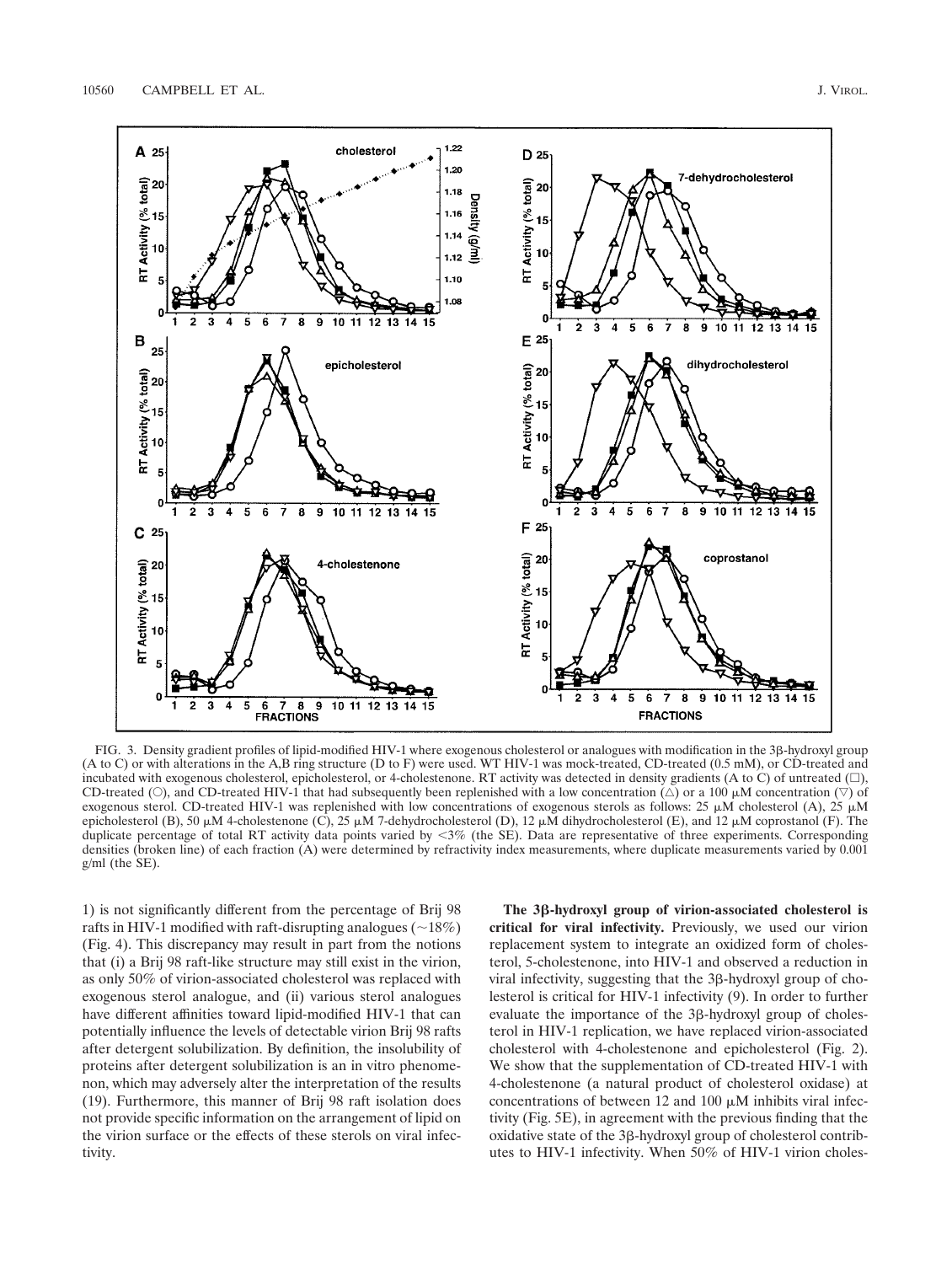| Treatment group            | Concn ( $\mu$ g/mg of p24) of: |                      |              | Sterol levels vs | Cholesterol:<br>cholesterol | No.<br>individual | Mean buoyant      |
|----------------------------|--------------------------------|----------------------|--------------|------------------|-----------------------------|-------------------|-------------------|
|                            | Cholesterol                    | Cholesterol analogue | Total sterol | control $(\% )$  | analogue                    | expts             | density<br>(g/ml) |
| Control                    | 2.14(0.17)                     | <b>NA</b>            | 2.14(0.17)   | 100              | <b>NA</b>                   | $\overline{4}$    | 1.149(0.001)      |
| CD (0.5 mM)                | 1.23 (0.22)                    | <b>NA</b>            | 1.23(0.22)   | 57               | <b>NA</b>                   | $\overline{4}$    | 1.157(0.001)      |
| $CD$ + replenishment with: |                                |                      |              |                  |                             |                   |                   |
| Cholesterol                | 3.45(0.45)                     | <b>NA</b>            | 3.45(0.45)   | 161              | NA                          | 4                 | 1.145(0.004)      |
| Epicholesterol             | 1.49(0.15)                     | 1.00(0.20)           | 2.49(0.34)   | 116              | 60:40                       |                   | 1.149(0.001)      |
| 4-Cholestenone             | 0.91(0.40)                     | 1.54 (0.89)          | 2.45(0.52)   | 115              | 37:63                       |                   | 1.149(0.001)      |
| 7-Dehydrocholesterol       | 0.99(0.28)                     | 1.13(0.13)           | 2.12(0.37)   | 99               | 47:53                       |                   | 1.149(0.001)      |
| Dihydrocholesterol         | 1.18 (0.14)                    | 1.22(0.34)           | 2.40(0.45)   | 112              | 49:51                       | 4                 | 1.151(0.005)      |
| Coprostanol                | 1.91(0.33)                     | 1.29(0.28)           | 3.20(0.37)   | 150              | 60:40                       | 4                 | 1.151(0.004)      |

TABLE 1. Proportions of cholesterol to sterol analogue in lipid-modified HIV-1*<sup>a</sup>*

*<sup>a</sup>* Standard deviations of the means are given in parentheses. NA, not applicable.

terol was replaced with 4-cholestenone (exogenously supplied at a concentration of 50  $\mu$ M), the lipid-modified HIV-1 displays a significant decrease in viral infectivity (20% of the WT level).

To assess the importance of the configuration of cholesterol at C3 and its impact on viral function, we replaced 50% of virion-associated cholesterol with exogenous epicholesterol (Fig. 2) by using 0.5 mM CD and 25  $\mu$ M epicholesterol. Epicholesterol differs from cholesterol in that its 3-OH group has a different chirality than cholesterol. In contrast to the level of infectivity restored by exogenous cholesterol (Fig. 5A), the supplementation of CD-treated HIV-1 with epicholesterol partially restored viral infectivity in a variable range of 45 to 80% (Fig. 5C), but the result was not significantly different from that with the cholesterol-replenished CD-treated HIV-1 particles



FIG. 4. Brij 98 raft analysis of CD-treated HIV-1 replenished with raft-promoting and raft-disrupting sterol analogues. Concentrated HIV-1 particles were treated with CD and replenished with exogenous sterol analogues in the following concentrations:  $25 \mu M$  7-dehydrocholesterol, 12  $\mu$ M dihydrocholesterol, 50  $\mu$ M 4-cholestenone, and 12 -M coprostanol. Modified HIV-1 particles were purified by OptiPrep gradients, treated with 0.5% Brij 98 detergent, and subjected to sucrose flotation gradient analysis (see Materials and Methods). Fractions 1 to 10 (lanes 1 to 10) were taken from the top of the gradient. CD-treated HIV-1 was included as a control for Brij 98 detergent resistance. Viral proteins were precipitated from each fraction and analyzed by SDS-PAGE and immunoblotting for viral gp41 envelope proteins  $(n = 2)$ . Quantification of protein bands was performed by using Image Gauge version 3.3 software and is represented in fractions 2 to 4 (the floating membrane region) as a percentage of the total protein loaded on the gradient  $(n = 2; SE, 6\%)$ .

with WT density. Of all the sterol analogues used to replace the virion-associated cholesterol of CD-treated HIV-1, epicholesterol displayed significant variation in its capacity to restore viral infectivity, with its 80% infectivity being the best restoration that we have detected. It is worth noting that the raftpromoting capacity of epicholesterol in a model membrane system is also found between raft-promoting and raft-inhibiting analogues, such as dihydrocholesterol and coprostanol, respectively, at the physiological temperature of 37°C (62).

**The fused A,B rings in cholesterol are an important determinant of viral infectivity.** We next replaced virion-associated cholesterol with 7-dehydrocholesterol, coprostanol, or dihydrocholesterol (Fig. 3D to F; Table 1) to assess the impact of the sterol analogues on viral infectivity. 7-Dehydrocholesterol differs from cholesterol as it has an additional double bond between C7 and C8 of the B ring, giving the sterol molecule a higher oxidative state and reducing the flexibility in the B ring of the molecule (Fig. 2). In contrast, coprostanol and dihydrocholesterol are the reduced forms of cholesterol, exhibiting a lower overall oxidative state at C5 and C6. Coprostanol and dihydrocholesterol differ from each other only in their chirality at C5, which causes the sterol A ring to be positioned differently in relation to the B ring of cholesterol. The incubation of CD-treated virus with  $25 \mu M$  7-dehydrocholesterol,  $12 \mu M$ dihydrocholesterol, or  $12 \mu M$  coprostanol produced viral particles of WT buoyant density (Fig. 3D to F). The replacement of  $\sim$ 50% of the HIV-1 virion cholesterol (Table 1) with either 7-dehydrocholesterol or dihydrocholesterol did not reduce the infectivity of HIV-1 (Fig. 5B and D). In contrast, replacing  $\sim$ 40% of virion-cholesterol with coprostanol (Table 1) resulted in virion particles with 30% of WT HIV-1 infectivity (Fig. 5F). These findings suggest that the fused ring structure of virion-associated cholesterol has a role in HIV-1 infectivity.

**Excess cholesterol analogues reduce infectivity.** It has been shown previously that the incubation of CD-treated HIV-1 with increasing concentrations of exogenous cholesterol will lead to the eventual suppression of HIV-1 infectivity (9). This high-dose cholesterol-suppressive activity for CD-treated HIV-1 is also detected for the sterol analogues 7-dehydrocholesterol, epicholesterol, 4-cholestenone, and coprostanol (Fig. 5B, C, E, and F), supporting the notion that only a finite amount of sterol can be accommodated by the HIV-1 virion before impairing viral infectivity (9). Similarly, for the CD-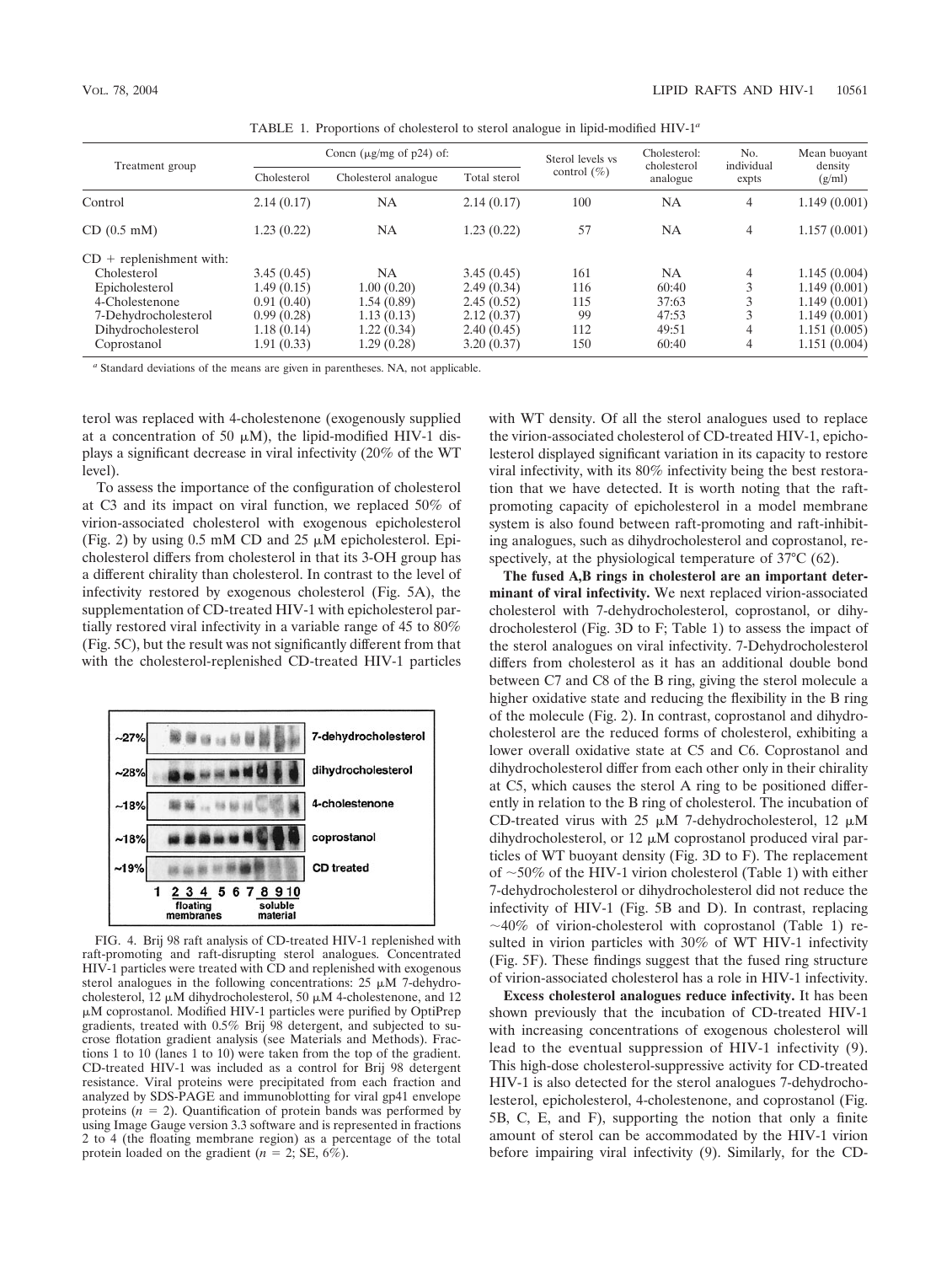

FIG. 5. Viral infectivity of lipid-modified HIV-1. HIV-1 containing the luciferase reporter gene was mock treated, CD treated (0.5 mM), or CD treated and incubated with exogenous cholesterol (A), 7-dehydrocholesterol (B), epicholesterol (C), dihydrocholesterol (D), 4-cholestenone (E), or coprostanol (F). Lipid envelope-modified and untreated HIV-1 were normalized for p24 capsid protein content and used to infect MT2 cells. The levels of luciferase activity were used as the indicator of infectivity levels, which are reported as percentages (means  $\pm$  SE of duplicate samples) of the untreated control. Infectivity levels of untreated (a), CDtreated (b), and CD-treated HIV-1 that has subsequently been incubated with a 12 (c), 25 (d), 50 (e), or 100 (f)  $\mu$ M concentration of exogenous sterol are shown. Filled bars represent replenished virions that exhibited WT particle density profiles (same as the low replenishment described in legends for Fig. 2 and 3). *P* values were 0.01, 0.2, 0.1, <0.01, and 0.01, respectively, for filled bars in panels B, C, D, E, and F;  $n = 4$ . Data are representative of three experiments. \*, epicholesterol-replenished particles of WT density exhibited an infectivity range of 45 to 80%.

treated particles supplied with a 100  $\mu$ M concentration of cholesterol or dihydrocholesterol, we detected reduced infectivity compared to viruses that were incubated with the same analogues at the lower concentration of 50  $\mu$ M (Fig. 5A and



FIG. 6. Density gradient profiles and infectivity levels of HIV-1 supplemented with sterol analogues in the absence of CD. WT HIV-1 was mock-treated or incubated with exogenous sterol analogues in the absence of CD (see Fig. 2). RT activity detected in density gradients (A) of untreated HIV-1 ( $\square$ ) or HIV-1 incubated in 100  $\mu$ M concentrations of epicholesterol ( $\circ$ ), 4-cholestenone ( $\triangle$ ), coprostanol ( $\triangledown$ ), dihydrocholesterol ( $\diamond$ ), or 7-dehydrocholesterol (+). Duplicate percentages for total RT activity data points varied by  $\langle 3\%$  (the SE). HIV-1 containing the luciferase reporter gene was mock treated (B, bar a) or incubated with 100  $\mu$ M concentrations of epicholesterol (bar b), 4-cholestenone (bar c), coprostanol (bar d), dihydrocholesterol (bar e), or 7-dehydrocholesterol (bar f). All samples were normalized for p24 capsid protein content and used to infect MT2 cells. The levels of luciferase activity were used as indicators of infectivity levels, which are reported as percentages (means  $\pm$  SE of duplicate samples) of the untreated control. Data are representative of two to three experiments.

D). This result indicates that an excess of raft-promoting analogues, when supplied to the CD-treated HIV-1 at a high concentration, will also suppress viral infectivity.

It is important to note that CD treatment of HIV-1 is a prerequisite for adjusting the buoyant particle density and viral infectivity by modifying the virion-associated cholesterol content. In the absence of CD, the sterol analogues do not alter the peak density fraction or HIV-1 infectivity from the WT control level (Fig. 6).

**Maintenance of gp120 envelope protein levels after replacing virion cholesterol with sterol analogues.** HIV-1 particles lacking viral envelope proteins are unable to infect target cells. It has previously been shown that CD-treated HIV-1 (9, 21) and CD-treated HIV-1 replenished with 5-cholestenone (9) do not affect the anchoring of HIV-1 gp120 Env protein on the virion particles. However, it remains possible that the decrease in HIV-1 infectivity observed upon replacement of virion cholesterol with the sterol analogues 4-cholestenone and copros-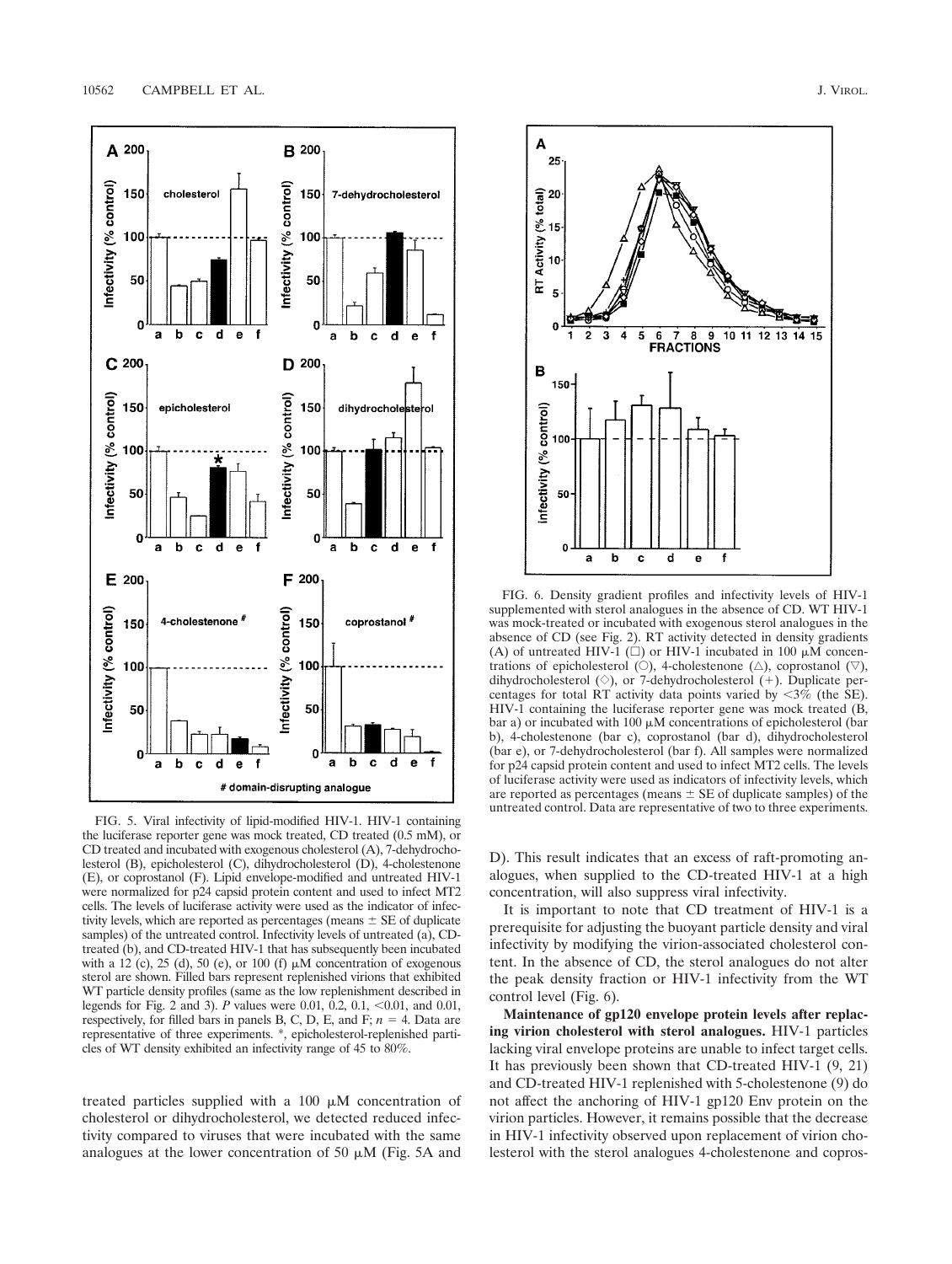

FIG. 7. Immunoblot analysis of HIV-1 gp120 envelope proteins and p24 CA proteins present in lipid-modified HIV-1. Concentrated HIV-1 particles were treated with CD and replenished with exogenous sterol analogues. Microvesicle contamination was removed by purification on OptiPrep gradients as described in Materials and Methods. Sample input was standardized by p24 CA content. Lane 1, untreated HIV-1 control; lane 2, CD-treated HIV-1; lane 3, CD-treated HIV-1 replenished with cholesterol; lane 4, CD-treated HIV-1 replenished with epicholesterol; lane 5, CD-treated HIV-1 replenished with 4-cholestenone; lane 6, CD-treated HIV-1 replenished with 7-dehydrocholesterol; lane 7, CD-treated HIV-1 replenished with dihydrocholesterol; lane 8, CD-treated HIV-1 replenished with coprostanol  $(n = 2)$ .

tanol may arise in part from the interference with the anchoring of the envelope protein to the virion lipid bilayer. In order to test this theory, we analyzed the levels of gp120 envelope proteins in HIV-1 particles that have modifications in their virion lipid envelopes (Fig. 7). Similar to previous findings (9), our data show that the reduction in infectivity associated with cholesterol depletion or sterol analogue replenishment of CDtreated HIV-1 cannot be attributed to a reduction in HIV-1 envelope proteins on the virion surface.

### **DISCUSSION**

**The WT HIV-1 lipid envelope contains Brij 98 rafts.** Raft extraction detergents have different selectivities in their disruption of lipid-protein interactions and their enrichment of cholesterol and sphingolipids over glycerophospholipids (53). Schuck et al.  $(53)$  found that the selectivity for detergentinsoluble membranes is greater for Triton than for Brij 98, which correlates with results with these two detergents for the types of detergent-resistant membranes we isolated from the HIV-1 viral membrane. Our findings are in agreement with those of Holm et al. (23), who showed that Brij 98 rafts, but not classical Triton rafts, are found in Env-deficient HIV-1 VLPs. We then examined the role of virion Brij 98 rafts in HIV-1 replication.

**The raft-promoting property of sterols is required for HIV-1 infectivity.** In this study, we have shown that the replacement of 50% of the HIV-1 cholesterol with the raft-inhibiting sterol analogues 4-cholestenone or coprostanol (62) suppresses HIV-1 infectivity, while the replacement of 50% of HIV-1 cholesterol with the raft-promoting sterol analogues 7-dehydrocholesterol and dihydrocholesterol (61, 62) did not alter viral infectivity, even though Brij 98 rafts can be isolated from both types of lipid-modified virus. It is important to note that the inhibition of infectivity did not result from a change in the amounts of Brij 98 rafts in the HIV-1 viral membrane or in the levels of virion-associated envelope protein, showing that the presence of Brij 98 rafts in HIV-1 is not sufficient to support viral replication. Suboptimal infectivity (45 to 80% of that of the WT control) was observed for virions containing epicholesterol, a sterol analogue that partially supports raft formation compared to cholesterol (62). The detection of Brij 98 detergent-insoluble rafts in virions containing raft-disrupting sterols suggests that our virion cholesterol replacement analysis can detect subtle effects on the lipid arrangement that lead to alterations in viral infectivity, but do not necessarily alter the Brij 98 insolubility of gp41 in the viral membrane, as observed in CD-treated HIV-1. Our data show a direct correlation between the capacity of the virion-associated sterol to support raft formation in a model membrane system and viral infectivity (61, 62).

**Cholesterol analogues and the viral lipid envelope.** It has been hypothesized that the formation of lipid rafts in cell membranes is driven by lipid-lipid interactions such as those between cholesterol and sphingolipid (55). For example, when the 3<sub>B</sub>-hydroxyl group of cholesterol is replaced with a ketone group, as in 4-cholestenone, the hydrogen bond-accepting ability of the sterol is eliminated and hydrogen bonding to the sphingolipid polar head group is abolished. The raft-promoting sterol analogues used in this study have a molecular structure that allows them to form ordered structures with sphingolipids, whereas raft-inhibiting sterol analogues disrupt the ordered packing arrangement of phospholipids and decrease membrane rigidity. It is possible that the binding interactions that occur between coprostanol or 4-cholestenone and neighboring viral membrane molecules affect the viral membrane in a manner that disrupts fusion yet maintains a detectable Brij 98 resistant raft component. The replacement of virion cholesterol with these selected analogues will undoubtedly alter viral membrane rigidity, but in a range that is not differentiated by Brij 98 raft extraction. The correlation of infectivity levels with the incorporation of raft-promoting sterols suggests that the increased rigidity or lipid order of the viral particle, but not the presence of a physical Brij 98 resistant raft structure, plays a crucial role in viral infectivity.

**Contribution of virion cholesterol to HIV-1 replication.** It was previously shown that the enriched cholesterol content of the HIV-1 particle is critical for viral infectivity and virion stability (9). Cholesterol-depleted HIV-1 virions exhibit suppressed infectivity (9, 21) through disruption of the virion lipid bilayer (9), yet display normal levels of viral protein by immunoblotting, notably of gp120 Env (9, 21), and bind to the surface CD4 receptor and coreceptor(s) of target cells (21). The cholesterol-depleted virions, however, are not internalized upon binding (21). The recent finding by Graham et al. (20) showed that cholesterol removal from the HIV-1 membrane causes virion permeabilization and further supports a role for viral cholesterol in HIV-1 replication.

**Raft-promoting sterols in HIV-1.** The precise mechanistic contribution of virion-associated cholesterol in HIV-1 replication remains undefined. Virion-associated cholesterol may facilitate the HIV-1 fusion entry process through the formation and stabilization of the hemifusion stalk and the creation of the fusion pore. Following CD4 and coreceptor binding, the gp41 Env entity of the HIV-1 Env complex inserts a fusion peptide into the cell membrane (14) to draw the viral and cell membranes into close proximity. The gp41 Env then snaps back onto itself to form a helical hairpin structure that overcomes the hydration barrier between the opposing lipid bilayers, and membrane fusion is initiated via a hemifusion stalk intermedi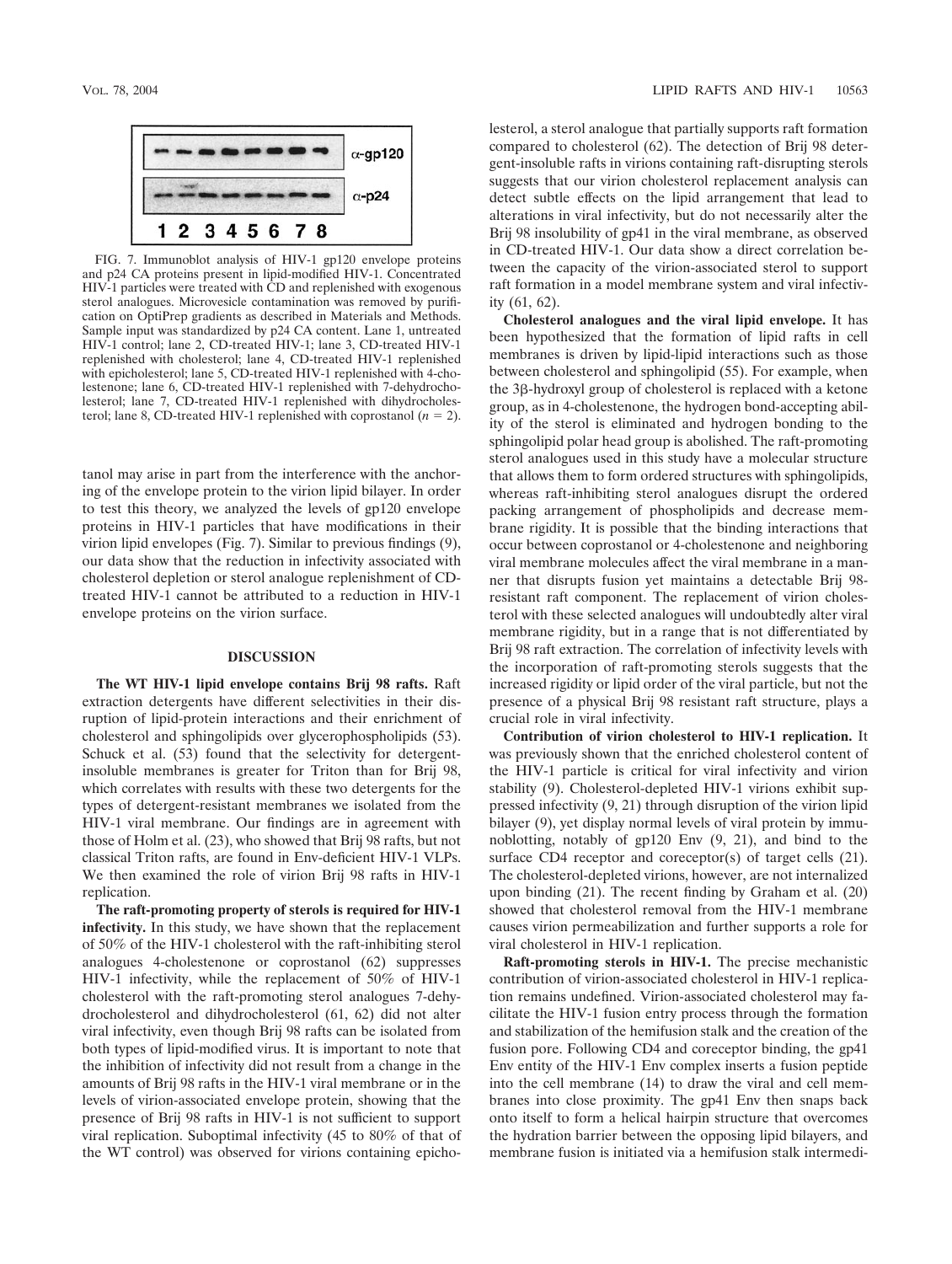ate (14, 38). The effect of cholesterol on membrane fusion may represent a general course of action for the stabilization of the fusion pore.

It is known that the lipid content of the PM can affect the arrangement of viral envelope proteins (46, 49, 50). In the presence of cholesterol, the pretransmembrane region of HIV-1 gp41 Env protein favors membrane fusion, while raftinhibiting sterols suppress fusion (50), indicating a role for the raft-promoting capacity of cholesterol in the fusion of membranes. Furthermore, HIV-1 may contain specialized cholesterol-rich rafts that are involved in virion permeabilization and have a role in fusion (20). In another example, the envelope protein of the influenza virus requires cholesterol in the target membrane to stabilize the opening of the fusion pore. It is important to note that cholesterol analogues that support raft formation stabilized influenza virus-cell membrane pore formation, while raft-inhibiting analogues did not (46). Although Razinkov and Cohen assessed the role of cholesterol in the target membrane (46), in contrast to our study of the viral membrane, the fundamental requirement of cholesterol is its capacity to support raft formation during fusion, which is likely to be the same in viral and target membranes. A requirement for cholesterol during HIV-1 fusion may represent a general principle among other viral pathogens that require cholesterol during entry into their respective target cells (27, 34, 43, 58).

**Development of a topical microbicide that adjusts the virion-associated cholesterol content.** It has been suggested that cholesterol-removing agents, such as CD, may potentially be used as topical microbicides against HIV-1 (21, 26, 32, 40, 45, 59). Our data have revealed important clues for the development of such a microbicide, namely: (i) CD in combination with a raft-disrupting sterol analogue further inhibits viral infectivity; (ii) CD in combination with excess sterols acts to suppress HIV-1 infection; and (iii) sterols with high affinity for the HIV particle may lower the amount of cholesterol analogue or CD required to affect the particle, thus reducing the likelihood of cytotoxic effects. One would predict that the combination of CD with a synthetic cholesterol analogue that encompasses these features would be invaluable for the formulation of a CD-based topical microbicide against HIV-1. The development of this new topical microbicide is likely to have wider applications in preventing the transmission of other sexually acquired pathogens, including the herpes simplex virus and *Chlamydia*.

#### **ACKNOWLEDGMENTS**

We thank Andy Poumbourios (St. Vincent's Medical Research Institute) for purifying the HIV-1 Env antibodies (NIH AIDS Research and Reference Reagent Program) and Melissa Hill and Andy Poumbourios for critically reviewing the manuscript.

S. Campbell is the recipient of an NHMRC Ph.D. training scholarship and a scholarship from the University of Melbourne (Microbiology and Immunology Department). J. Mak is supported by a Monash Logan Fellowship and a Pharmacia-Pfizer Senior Research Fellowship. S. Crowe is supported by an NHMRC Principal Research Fellowship. This work is also supported in part by grants to J. Mak from the NHMRC, the Clive and Vera Ramaciotti Foundation, the Honda Foundation, and the Cecilia Kilkeary Foundation.

#### **REFERENCES**

1. **Adachi, A., H. E. Gendelman, S. Koenig, T. Folks, R. Willey, A. Rabson, and M. A. Martin.** 1986. Production of acquired immunodeficiency syndrome-

associated retrovirus in human and nonhuman cells transfected with an infectious molecular clone. J. Virol. **59:**284–291.

- 2. **Aloia, R. C., H. Tian, and F. C. Jensen.** 1993. Lipid composition and fluidity of the human immunodeficiency virus envelope and host cell plasma membranes. Proc. Natl. Acad. Sci. USA **90:**5181–5185.
- 3. **Bavari, S., C. M. Bosio, E. Wiegand, G. Ruthel, A. B. Will, T. W. Geisbert, M. Hevey, C. Schmaljohn, A. Schmaljohn, and M. J. Aman.** 2002. Lipid raft microdomains: a gateway for compartmentalized trafficking of Ebola and Marburg viruses. J. Exp. Med. **195:**593–602.
- 4. **Binley, J., and J. P. Moore.** 1997. HIV-cell fusion. The viral mousetrap. Nature **387:**346–348.
- 5. **Brown, D. A., and E. London.** 1998. Functions of lipid rafts in biological membranes. Annu. Rev. Cell Dev. Biol. **14:**111–136.
- 6. **Brown, D. A., and E. London.** 2000. Structure and function of sphingolipidand cholesterol-rich membrane rafts. J. Biol. Chem. **275:**17221–17224.
- 7. **Brown, D. A., and J. K. Rose.** 1992. Sorting of GPI-anchored proteins to glycolipid-enriched membrane subdomains during transport to the apical cell surface. Cell **68:**533–544.
- 8. **Campbell, S. M., S. M. Crowe, and J. Mak.** 2001. Lipid rafts and HIV-1: from viral entry to assembly of progeny virions. J. Clin. Virol. **22:**217–227.
- 9. **Campbell, S. M., S. M. Crowe, and J. Mak.** 2002. Virion-associated cholesterol is critical for the maintenance of HIV-1 structure and infectivity. AIDS (Philadelphia) **16:**2253–2261.
- 10. **Colman, P. M., and M. C. Lawrence.** 2003. The structural biology of type I viral membrane fusion. Nat. Rev. Mol. Cell. Biol. **4:**309–319.
- 11. **Connor, R. I., B. K. Chen, S. Choe, and N. R. Landau.** 1995. Vpr is required for efficient replication of human immunodeficiency virus type-1 in mononuclear phagocytes. Virology **206:**935–944.
- 12. **Dettenhofer, M., and X. F. Yu.** 1999. Highly purified human immunodeficiency virus type 1 reveals a virtual absence of Vif in virions. J. Virol. **73:**1460–1467.
- 13. **Ding, L., A. Derdowski, J. J. Wang, and P. Spearman.** 2003. Independent segregation of human immunodeficiency virus type 1 Gag protein complexes and lipid rafts. J. Virol. **77:**1916–1926.
- 14. **Doms, R. W., and D. Trono.** 2000. The plasma membrane as a combat zone in the HIV battlefield. Genes Dev. **14:**2677–2688.
- 15. **Fra, A. M., E. Williamson, K. Simons, and R. G. Parton.** 1995. *De novo* formation of caveolae in lymphocytes by expression of VIP21-caveolin. Proc. Natl. Acad. Sci. USA **92:**8655–8659.
- 16. **Gaus, K., R. T. Dean, L. Kritharides, and W. Jessup.** 2001. Inhibition of cholesterol efflux by 7-ketocholesterol: comparison between cells, plasma membrane vesicles, and liposomes as cholesterol donors. Biochemistry **40:** 13002–13014.
- 17. **Gaus, K., J. J. Gooding, R. T. Dean, L. Kritharides, and W. Jessup.** 2001. A kinetic model to evaluate cholesterol efflux from THP-1 macrophages to apolipoprotein A-1. Biochemistry **40:**9363–9373.
- 18. **Gheysen, D., E. Jacobs, F. de Foresta, C. Thiriart, M. Francotte, D. Thines, and M. De Wilde.** 1989. Assembly and release of HIV-1 precursor Pr55gag virus-like particles from recombinant baculovirus-infected insect cells. Cell **59:**103–112.
- 19. **Glebov, O. O., and B. J. Nichols.** 2004. Lipid raft proteins have a random distribution during localized activation of the T-cell receptor. Nat. Cell Biol.
- 20. **Graham, D. R. M., E. Chertova, J. M. Hilburn, L. O. Arthur, and J. E. K. Hildreth.** 2003. Cholesterol depletion of human immunodeficiency virus type  $1$  and simian immunodeficiency virus with  $\beta$ -cyclodextrin inactivates and permeabilizes the virions: evidence for virion-associated lipid rafts. J. Virol. **77:**8237–8248.
- 21. **Guyader, M., E. Kiyokawa, L. Abrami, P. Turelli, and D. Trono.** 2002. Role for human immunodeficiency virus type 1 membrane cholesterol in viral internalization. J. Virol. **76:**10356–10364.
- 22. **Hill, M. K., M. Shehu-Xhilaga, S. M. Crowe, and J. Mak.** 2002. Proline residues within spacer peptide p1 are important for human immunodeficiency virus type 1 infectivity, protein processing, and genomic RNA dimer stability. J. Virol. **76:**11245–11253.
- 23. **Holm, K., K. Weclewicz, R. Hewson, and M. Suomalainen.** 2003. Human immunodeficiency virus type 1 assembly and lipid rafts: Pr55*gag* associates with membrane domains that are largely resistant to Brij98 but sensitive to Triton X-100. J. Virol. **77:**4805–4817.
- 24. **Karacostas, V., K. Nagashima, M. A. Gonda, and B. Moss.** 1989. Human immunodeficiency virus-like particles produced by a vaccinia virus expression vector. Proc. Natl. Acad. Sci. USA **86:**8964–8967.
- 25. **Keller, P., and K. Simons.** 1998. Cholesterol is required for surface transport of influenza virus hemagglutinin. J. Cell Biol. **140:**1357–1367.
- 26. **Khanna, K. V., K. J. Whaley, L. Zeitlin, T. R. Moench, K. Mehrazar, R. A. Cone, Z. Liao, J. E. Hildreth, T. E. Hoen, L. Shultz, and R. B. Markham.** 2002. Vaginal transmission of cell-associated HIV-1 in the mouse is blocked by a topical, membrane-modifying agent. J. Clin. Investig. **109:**205–211.
- 27. **Kielian, M. C., and A. Helenius.** 1984. Role of cholesterol in fusion of Semliki Forest virus with membranes. J. Virol. **52:**281–283.
- 28. **Kilsdonk, E. P., P. G. Yancey, G. W. Stoudt, F. W. Bangerter, W. J. Johnson, M. C. Phillips, and G. H. Rothblat.** 1995. Cellular cholesterol efflux mediated by cyclodextrins. J. Biol. Chem. **270:**17250–17256.